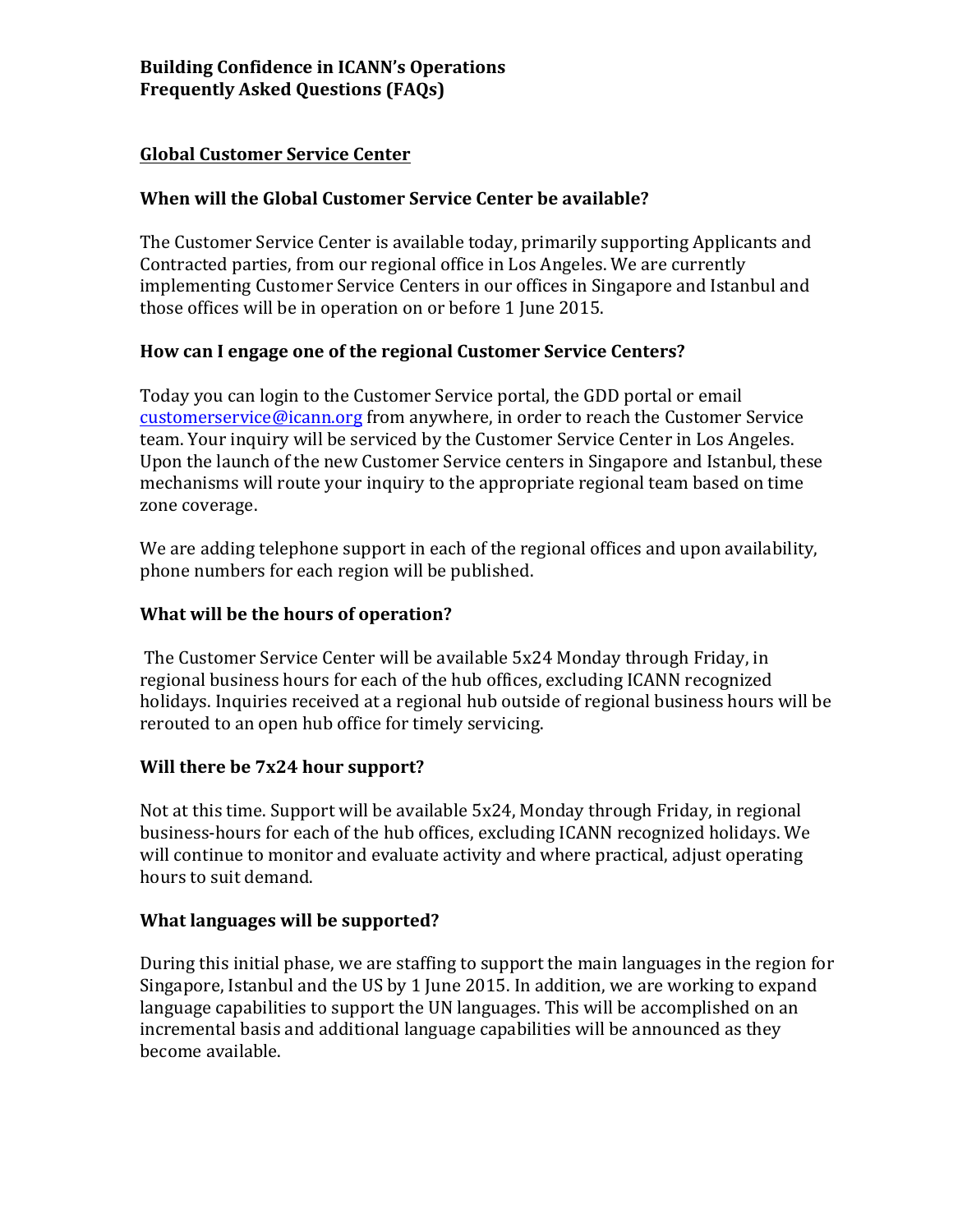### **New Venues for Arbitration**

# Which contracts will be affected by the new arbitration clause options **announcement?**

With effect from May 1, 2015, the arbitration clause options may be applied to the  $L$ -Root Hosting Agreements and Local (Singapore) Vendor Contracts.

## Will the local arbitration options be offered to new and existing contracts?

Such options will be available to all relevant parties, but any changes to existing contracts will require a written contract amendment signed by all parties to the agreement. 

### Will the existing L-Root hosts need to sign a new contract, if they are also offered **to alternative venue options?**

Any changes to existing contracts will require a written contract amendment signed by all parties to the agreement.

## **Besides the three arbitration venue options, will ICANN be looking at other locations?**

Exceptions to the geographical restrictions may be granted by request if, in ICANN's determination, the L-Root host has demonstrated that an alternative venue would instead provide greater convenience or both parties otherwise mutually agree.

## Will this be opened up to local vendor contracts in other ICANN offices? E.g. **Istanbul**

ICANN already contracts with local vendors under the local terms and conditions regulating the relationship with that vendor.

#### **Currency Options for Payment**

## **ICANN** is enabling local currency payments. Where will parties make these **payments?**

Payments will be issued to ICANN online, in currencies, through a third party service provider. The payments will not be received in the ICANN local hubs. More details will be shared at a later date.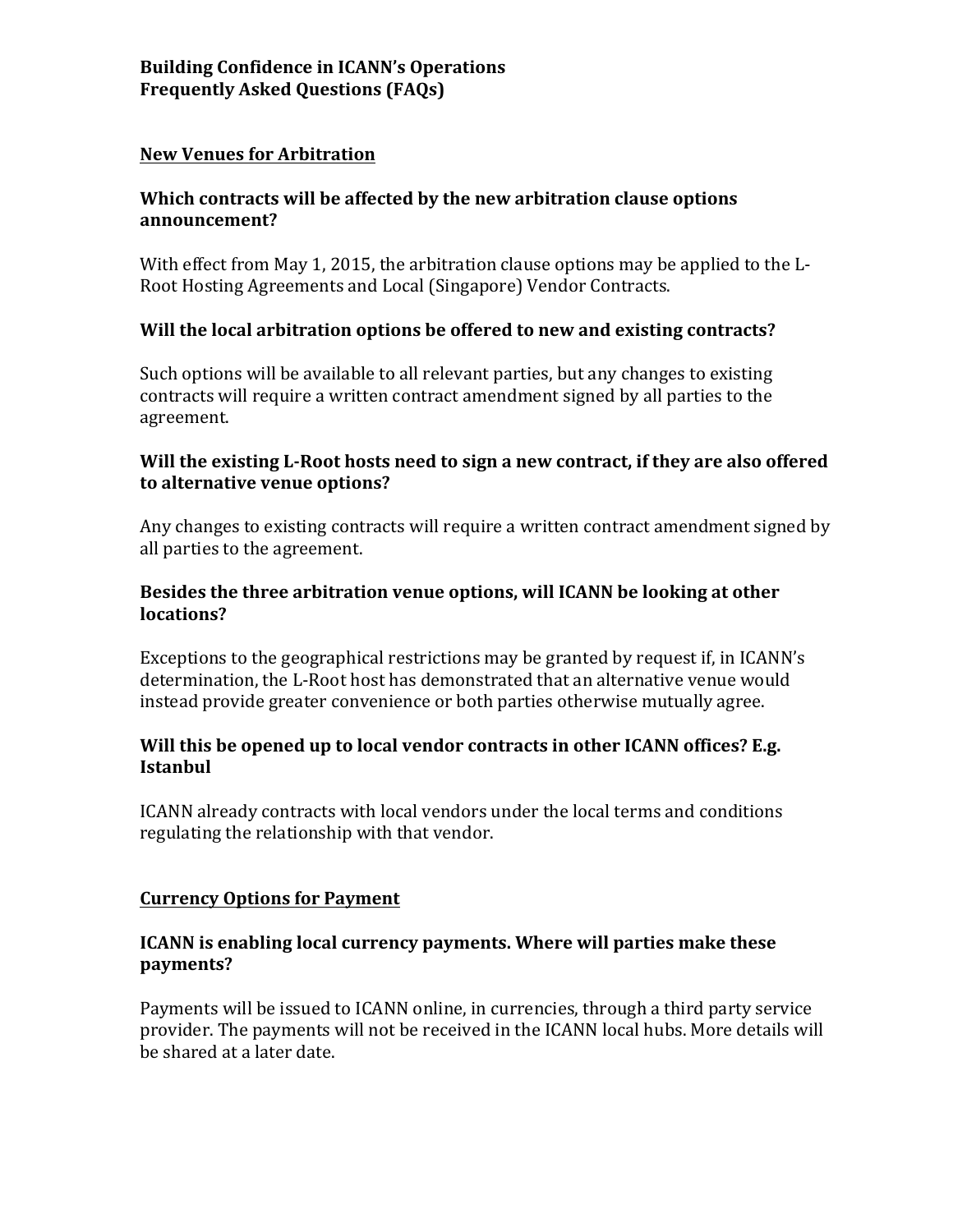# **Building Confidence in ICANN's Operations Frequently Asked Questions (FAQs)**

#### Does this require a change to the contracts and to the invoices?

There is no change required to the contract and no change to the invoices issued by ICANN, which will remain US dollar denominated. This is simply an option offered to make a payment in a different currency than the US dollar.

#### **What if ICANN receives a lower amount than the invoice amount?**

The option offered lets ICANN receive the US dollar amount of the invoice. The transaction is structured as follows:

- The contracted party issues a payment in currency
- The intermediary service provider (financial institution) receives the currency payment and converts it in the US dollar
- The intermediary service provider transfers to ICANN the US dollar amount after conversion.

#### **When is the expected start date?**

We need to first finalize the choice of the vendor that we will retain to support this service, which should happen in the next few weeks. We expect to effectively implement this option from May 1, 2015 onwards.

#### Can vou share which are the vendors that you are considering?

To preserve negotiation leverage, we are not sharing the shortlist of vendors at this stage.

#### **Will this arrangement be made available to all countries and all currencies?**

The initial phase is likely to include over 30 different currencies for wire payments and additional ones for credit card payments. We will have more details when we finalize the selection of the service provider over the next few weeks.

#### Can this option be applied to existing contracts or is this for new agreements **only?**

This will be available independently of the date of contracting and available to any contracted party that makes a payment to ICANN.

#### Will contracted parties need to sign a new contract to reflect the local currency **payment arrangement?**

No contract amendment will be necessary.